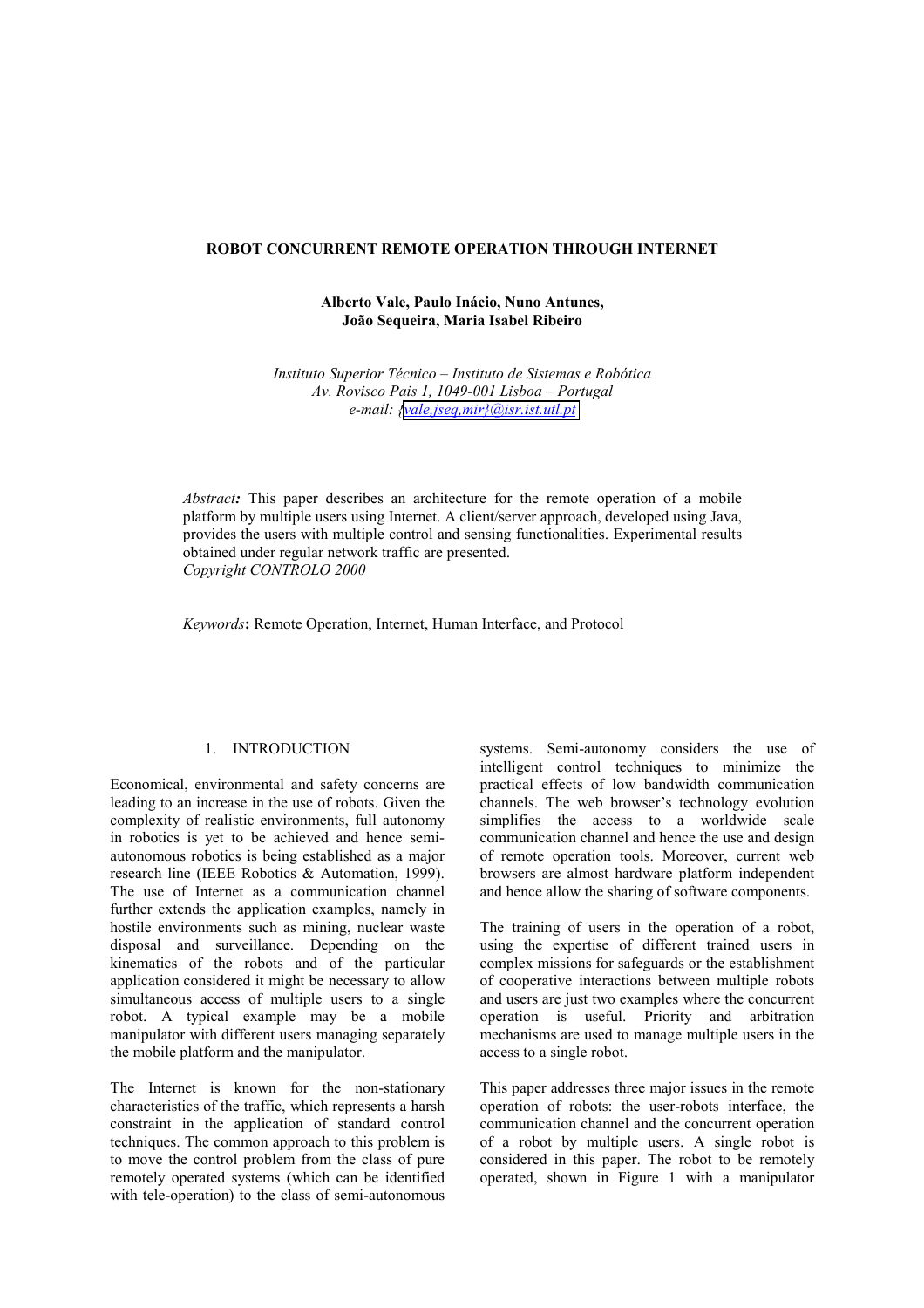mounted on top, is a cart-like mobile platform with 24 ultrasound sensors and an odometer system.



Fig. 1. Robuter image on video window

This paper is organized as follows. Section 2 presents an overview of the complete work presented in this paper. Sections 3 to 5 detail the communication protocol, security issues and user interfaces for the architecture modules. Experimental results are presented in Section 6. Section 7 concludes the paper and presents directions for further developments.

# 2. OVERVIEW

This work aims at developing an architecture for the concurrent remote operation of a mobile platform, through Internet, as illustrated in Figure 2. To ensure high portability between remote computational facilities, the software was required to be platform independent.



Fig. 2. Concurrent Remote Operation

Concurrency leads to a modular client-server approach. The server application manages all exchanges between users and the robot. The users have access to a number of tools with which they interact with the robot. Each of these tools is a client in the architecture. The strategy for the development of the system has been divided into three main steps described bellow:

Specification of the basic architecture supported on Internet. The portability requirement led to the use of the Java language (Zukowski, 1998; Ammeraal, 1998). Moreover, Java's applet technology provides a secured way of exchanging small functionalities between clients and server and data encryption ensures security in communications.

• Definition of the basis tools through which the users interact with the robot. These tools include the client applications that receive and process sensor data and the applications through which the users command the robots.

Design of two GUIs – Graphical User Interfaces to integrate clients and to access the server. Both interfaces were written in Java (Flynn, *et al.*, 1997; Stephen, 1998).

Beyond the automatic management, the server application still allows the manual management of users and full platform control by a system administrator.

# 3. BASIC ARCHITECTURE

The basic architecture is client-server type (Jeffery, 1996). Communication between server and clients uses a predefined protocol. The architecture is open in the sense that there are no constraints on the number of connectable clients.

Each tool available for the user to interact with the robot is a client. Users access clients through a web page after passing an identity authentication step. This web page constitutes the user interface.

The server main goal is to handle the messages received from the users, sending them, if appropriate, to the robot and returning any answer back to the users.

Each client has a priority assigned by the server. The order in which messages from/to the robot are routed from/to the users depends on the priorities assigned to the corresponding owners. The server has a database where the profile of every user is kept. This profile includes the users hierarchy and the list of tools that each user can access.

Encryption algorithms were applied on messages exchanged between users and server. The Blowfish and the R.S.A. (Rivest, Shamir e Adleman) algorithms (Ferreira, 1997) were chosen to encrypt the data exchanged between the users and the robot.

## 4. USER INTERFACE

To operate the platform, a remote user starts a session in the web page that establishes a connection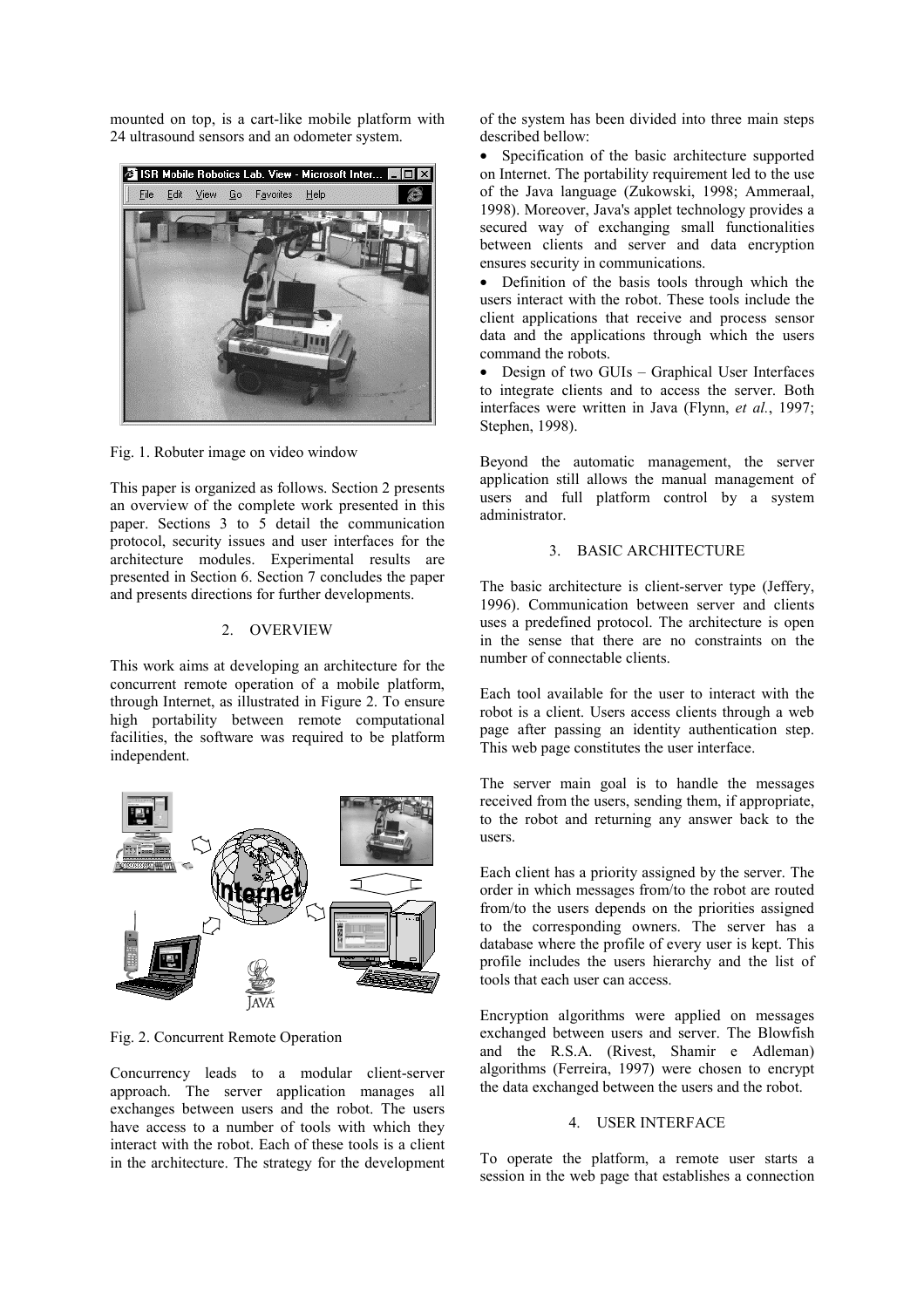with the server program, after validation of user identity (see Figure 3).



Fig. 3. User interface web page

The user interface enables the user to access the tools through which it interacts with the robot. The main tool is the user interface itself. Once logged in, the user is informed of the available tools. Figure 4 shows a graphical arrangement for the standard set of tools.



Fig. 4. Standard tools

Relevant messages from the server and the statistics on the communications channel are also displayed at the user interface.

Each tool interacts with the user through its own window. The main tool is a small floating window to simplify its display in the user screen area. Figures 3,

6 and 7 illustrate the graphical appearance of three tool windows. Each of these tools is independent of the others and is detailed ahead in the paper.

#### **The Main Tool**

The main tool provides the user with the choice of the tools to control the platform. The tool's structure (see Figure 5) was drawn in order to make use of the multi-threading processing. This tool manages the messages exchanged between the user and the server. To make this possible, the main thread receive all the server's commands and sends back to the server the answers to the received commands.



Fig. 5. Diagram of main tool

## **Video image tool**

Any user can access this tool. It simply shows the video images captured through a web-cam, typically placed in the robot working area (see Figure 1 for a view of the test environment).

#### **Ultrasonic sensor tool**

This tool complements the video image tool. It displays the measurements of the ultrasonic sensors installed in a ring around the robot. The associated display window is divided in three areas: the visualization map, the range scale, and the most recent sensorial data. In the map center, the platform is represented with the front facing the top of the window (see Figure 6 for details). The occupied space around the robot, perceived by the ultrasound sensors, is represented by a set of cones. The height of each cone represents the distance at which an obstacle has been detected in the corresponding direction.

## **Talker tool**

This tool establishes a communication channel between a user and the system administrator or among users. This tool allows the interaction among users geographically apart that are operating the same robot or a set of robots.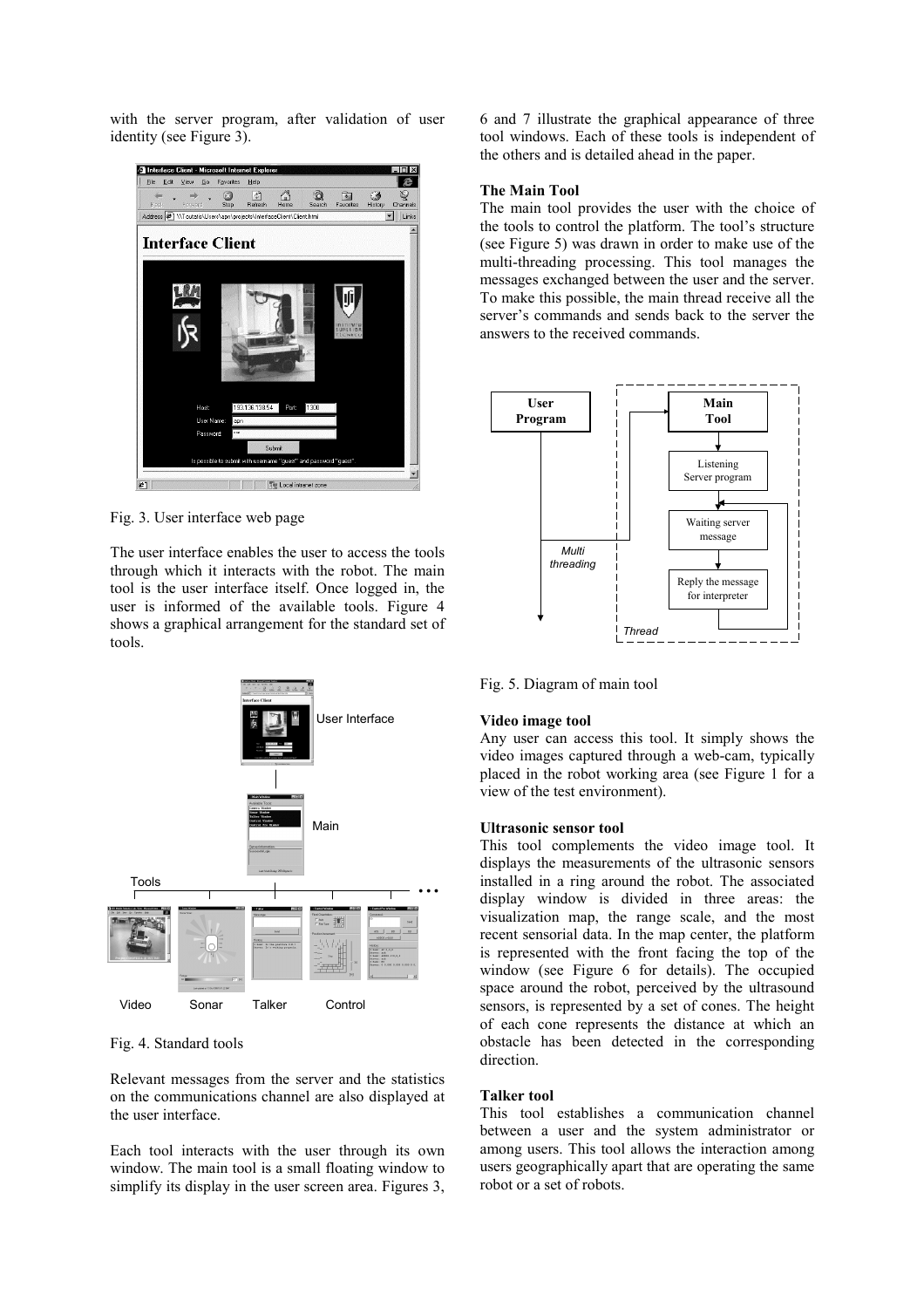

Fig. 6. Ultrasonic sensor tool window

# **Command/Control tool**

The robot motion commands are generated with this tool. A "graphical joystick" enables the user to select a wide range of motion directions and wheel velocities.



Fig. 7. Control tool and advanced control tool

Each time the user presses one of the buttons in the tool display, a motion command is sent to the server. In this tool two classes of motion buttons are available: one for platform rotation and the other for translation through the desired direction. All the motion and orientation commands in this tool are relative to the platform reference frame. In this way, the agreement between graphical display in the tool and the ultrasound data visualization tool is complete.

# **Advanced control tool**

This tool implements a dispatcher of commands to the robot using the motion commands syntax directly. This requires a minimum knowledge of the robot kinematics and of the motion command language. This tool represents a remote terminal for the robot onboard computer and is especially useful in debugging any additional tool that needs to generate motion commands.

#### 5. SERVER INTERFACE

The system administrator operates the server program. It is configured from two files, loaded at program startup. If these files do not exist the program immediately finishes by security reasons. A file with the logging of the events is created in case of an emergency stopping.

The graphical interface aims at simplifying the system administration by displaying all the information passing through the server (see Figure 8 where the interface server is displayed). The display area is divided in four areas. The top-left area displays, in real time, all the messages exchanged between the users and the server. On the top-right is displayed, also in real time, the commands sent to the platform and any reply messages are displayed also in real time. In the bottom-left area the user can exchange messages with the system administrator and with any other user logged in the system. The last area displays a list identifying the logged users and a summary of their current status.



Fig. 8. Interface Server

The server structure is supported in two main threads as represented in Figure 9. One thread handles the robot whereas the other handles the new users. This second thread launches a new thread for each new user that logs in.

The messages received by the server are first parsed for validity according to the protocol displayed in Figure 10. When a message from a talker tool is received, it is displayed together with the user identification, in the related area of the interface. When a message from a control tool is received the server verifies the command type in the message content. If it is a stop command, the server sends it to the platform, waits for a reply and sends this reply to the control tool. If it is a motion command the server monitors the position error. Whenever this error is larger than a predefined value, the server automatically generates an additional motion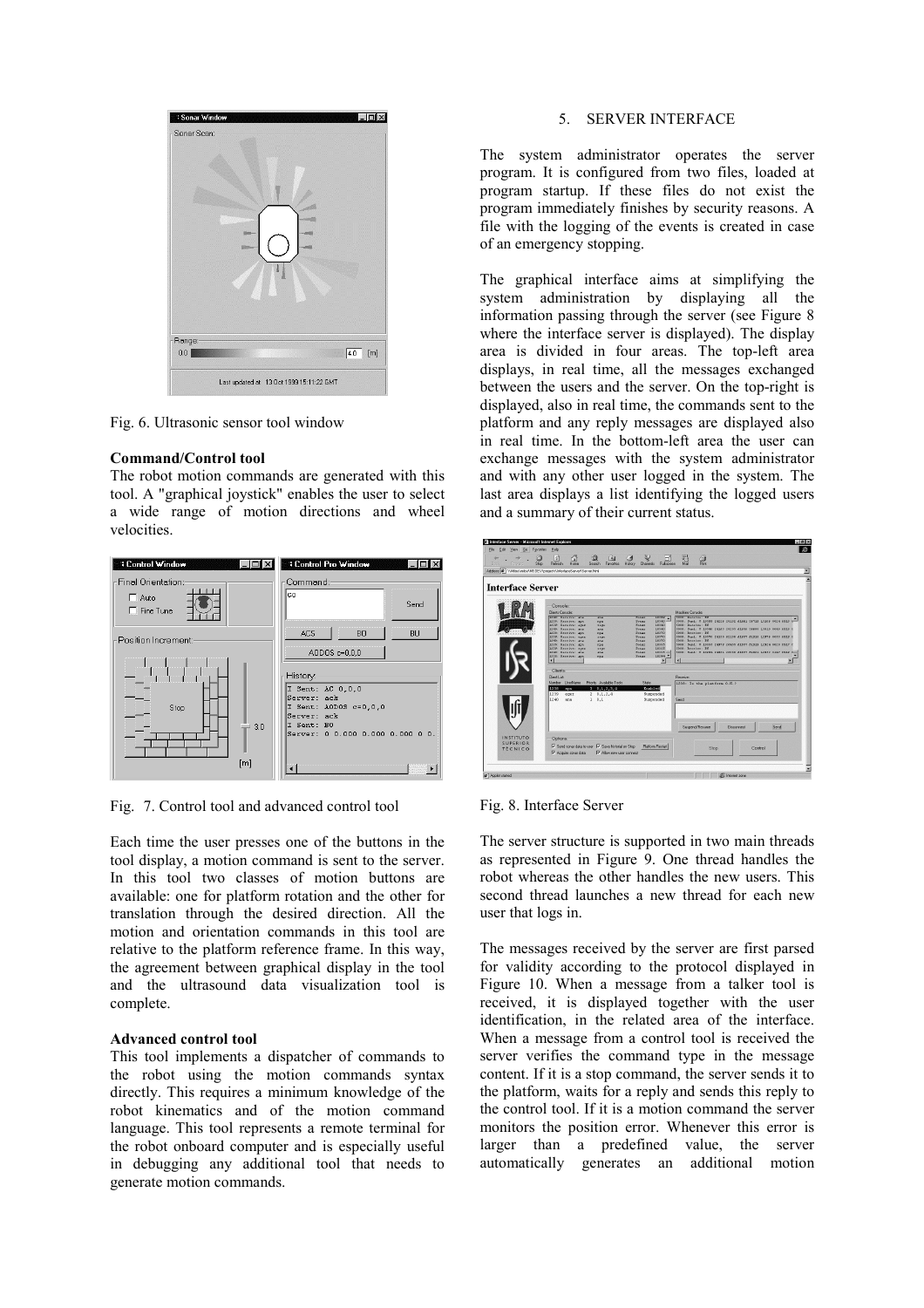command to adjust the robot position. The final configuration is replied to the control tool window.



Fig. 9. Basis users management flowchart



Fig. 10. Diagram of the validity protocol

When a message is originated in an advanced control tool, the server sends the content of the message directly to the robot and then waits for a reply. After receiving the reply the server program sends it to the user that originated the initial message.

The emergency stop is to be used in imminent danger situations to immobilize the robot. When an emergency stop is invoked, the server starts a procedure to send an emergency stop command to the robot. This procedure starts with the immediate suspension of all currently logged users having the privilege of sending motion commands. After the robot immobilization a history file is created, allowing the posterior inquiry on the emergency situation causes.

#### 6. EXPERIMENTAL RESULTS

This section presents a set of experiments, carried out in such a way as to simulate real working conditions. The users could only interact with the platform through the available tools. The video image tool and the ultrasonic tool assumed a major role, because these are the only way to know the platform environment. The web-cam was located in a strategic point, allowing the visualization of all the workspace. The communication infrastructure that supported the test session was a LAN (local area network) of Instituto de Sistemas e Robótica (Lisbon pole).

Each test was running during one hour with ultrasound sampling rate of 4 seconds. All user tools were used to control the platform. To determine the minimum data transfer rate value, acceptable for remote operation, four tests were carried out in different hours of the day, which means different network traffic conditions. The communication speed of the messages exchanged between client and server oscillated among the 390 bytes/s and the 505 bytes/s with an average value of 450 bytes/s. These measurements were made with the following procedure: the server sent a message to the client, who replied with another message. As the length of these messages is known, the number of bytes exchanged was divided by the time spent in this transmission. In these measurements, the time spent in the information processing by a Pentium computer was discarded when compared with the communication speed. Some of these tests were made with different users, that were controlling the platform simultaneously. Each of these users had a different priority assigned by the server, which was verified by automatic management operating. Intentionally, an emergency situation was created, in which the server must immobilize the platform. This action was fulfilled through the emergency stopping of the server interface.